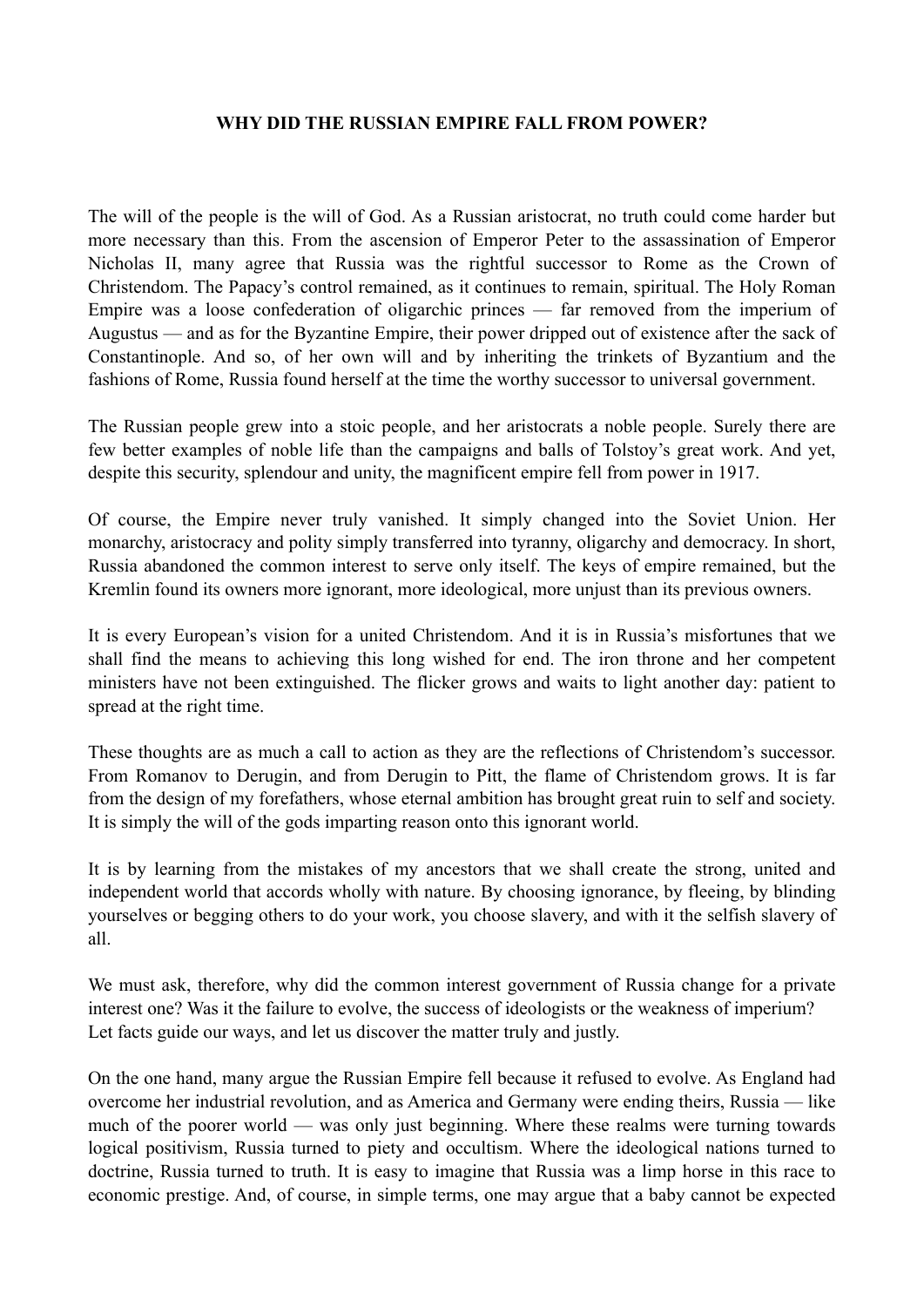to run before it walks. And yet, we must recall to what end government exists: simply to enrich a small oligarchy, as happened in the West, or to serve the common interest? It is clear that the latter holds true. Quite similar today, despite the oligarchy in power, Russia has refused to forget the fundamental truth that justice to all precedes the interest of few: essentially or accidentally. And so what the West replaced for subjective assumption, Russia kept as the true and radical foundation to all things in life. Russia refused to jump to interpretation before welcoming fact. Where others were more willing to accept the opinions of others, Russia chose to judge straight from the jungle of sensory impression, and sense alone. And so Russia's state of internal affairs did not end her empire, but instead was desolated when the Bolsheviks seized power; a seizure most in alignment with the natural will of God.

On the other hand, many argued the Russian Empire fell because of the achievement of Communism. By Communism, we mean that crude ideology that equates men to numbers: seeking equality over equity in theory, and in practice a quite successful tyranny and oligarchy. Under Lenin and Stalin, clearly the former and under the Central Committee, more of the latter. Though like most successful constitutions, this too was a mixed one. And yet, to any wise mind, Communism cannot have brought down the Empire. How could an assumption destroy the physical arrangement of government? How absurd! Communism's success was made up of two components: the first, the ignorant minds to Lenin's honey sweet rhetoric; the second, the collective action of the people acting on this ignorance. And so, we may say that the Revolution and subsequent Soviet Union were justified because they happened, as a social activity; where aristocracy failed. Although, can we say that this democracy, which became tyranny, which became oligarchy was the universal will of all? Of most, perhaps (from an ignorant disposition). But not all. The nobility wanted otherwise. As did the faithful. As do the successors to the Imperial Crown. And so, to some extent at least, it was the people's failure to listen and to be taught that gave way to revolution, democracy, tyranny and oligarchy. So ignorance played its part in the fall of Russia's common interest.

Although, amongst the struggle between common interest and self interest, there was a fundamental part of Russia's whole that failed: whose failure allowed the Empire to fall. That was the Emperor's. Although Emperor Nicholas II remains a great uncle of mine, and though I wish no harm to his honour or that our House, I am a servant of truth before the Romanovs. It is fair to say that Emperor Nicholas II was wholly unfit to rule our empire. A kind father he was. A fine nobleman most certainly! An Emperor, far from it. In the past, there was a simple remedy for this for heard minded individuals: the 1724 Act of Succession. The late Emperor before dying would appoint his successor. In this way, wise ruler would succeed wise ruler and the Empire would remain in tact. But Emperor Paul's assimilation of Salic succession destroyed this human safeguard. As for the natural safeguard, the throne is perpetually contested — ready to be taken by the strongest man this law seems to have escaped the aristocracy's mind. For many praiseworthy Russians existed at this time; however, none so brave that they would sacrifice their honour for God and the common interest. And so Lenin succeeded as emperor in all but name. But Lenin was no longer an Emperor of Russia — an Emperor of Christendom — he became the tyrant of the Soviet Union: a tyrant of mandatory disciples to his ignorant ideology. And so, Russia fell as much from an insecure constitution as it did from an ignorant people.

The Russian Empire fell because of ignorance and imperial weakness. A people unreceptive and ill taught in the natural law and an Emperor incompetent in the game of ruling. The Communist dream was simply an illusion, a bark of ideology that too many accepted as too difficult a question to answer that most preferred to avoid. It is this illusion that wiped out my family and the future hope